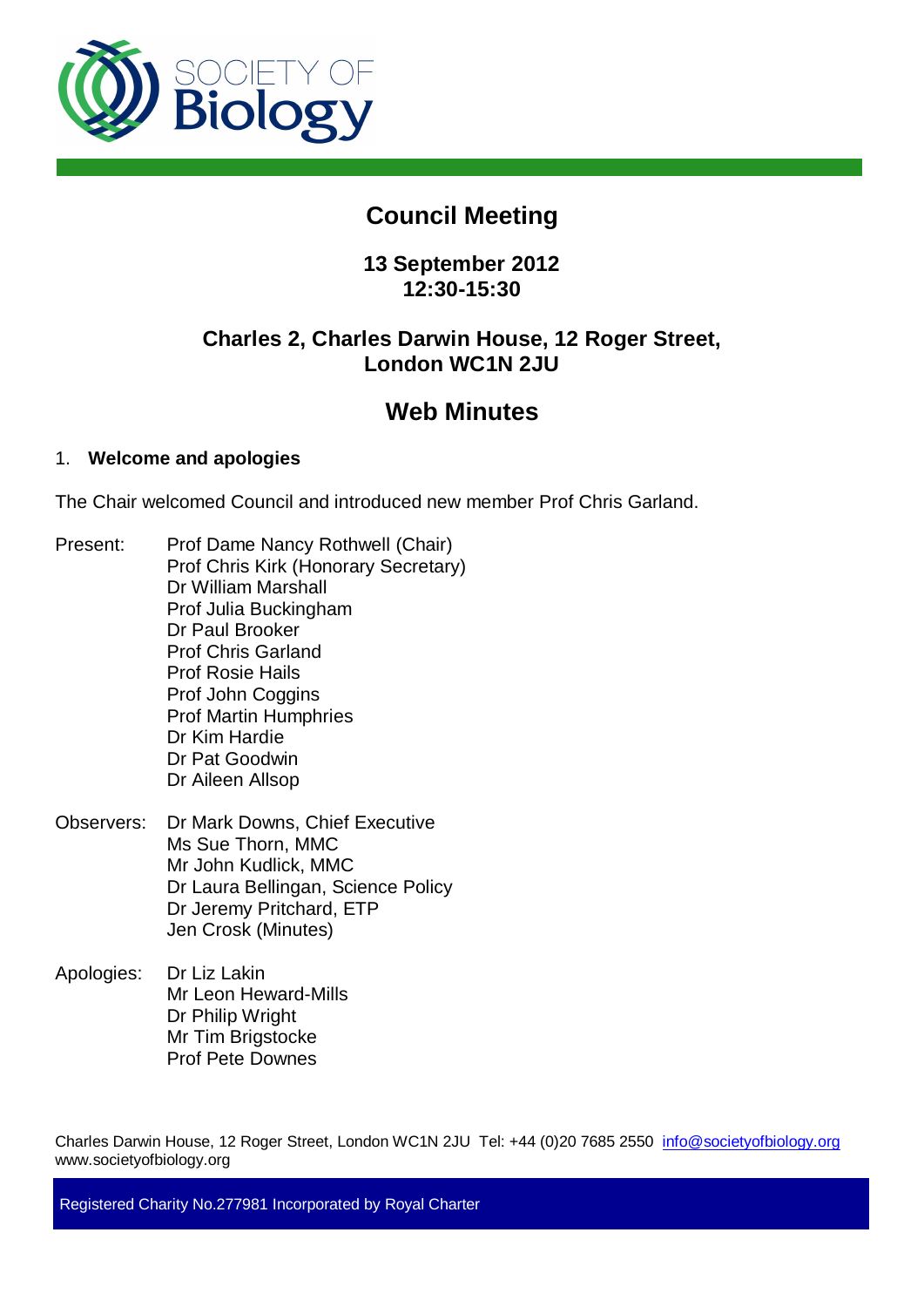

## **1.1 Declaration of interests**

No declarations of interest were reported.

# **2. Minutes of the previous meeting held on 14 June 2012**

The Minutes and redacted (web) Minutes were agreed and signed.

2.1 Review of action points

All items had been actioned.

2.2 Matters arising not on the Agenda

No items reported.

2.3 Approval of Minutes and redacted (web) Minutes

Council approved the Minutes and Redacted (web) Minutes for 14 June 2012

2.4 Conflicts of interest

No Conflicts of interest were reported.

#### **Section A: Policy & Strategy**

#### **3. Report from ETP**

Jeremy Pritchard (JP) updated Council from the recent ETP Agenda. JP reported that HUBS was gaining strength and the next meeting in November would be attended by the Chair of the Research Excellence Framework steering group. HUBS are creating a database of external examiners. There had been discussion around developing UKPSF (UK Plant Science Federation) and engaging with the community to see where issues and stakeholders were. Educational resources had been developed for higher education around valuing teaching in research. The Animal Sciences Special Interest Group (ASG) and the "Coalition" continued to provide a joint voice for animal sciences but there were now initial discussions planned for ASG to widen its remit including a more proactive agenda.

There had been an important proposal for biomaths resources to support teaching. ETP agreed the area need more attention but felt the current proposal needed to be more focussed. Council discussed schools' membership and the role of general biological education including whether branches might be able to play and even greater role with schools. JP reported that ETP had outgrown itself and during the Away Day in November, would discuss format and strategy, as well as the Committee's function, with a view to ensuring the Committee was best placed to support the Society following its significant grow over the last three years.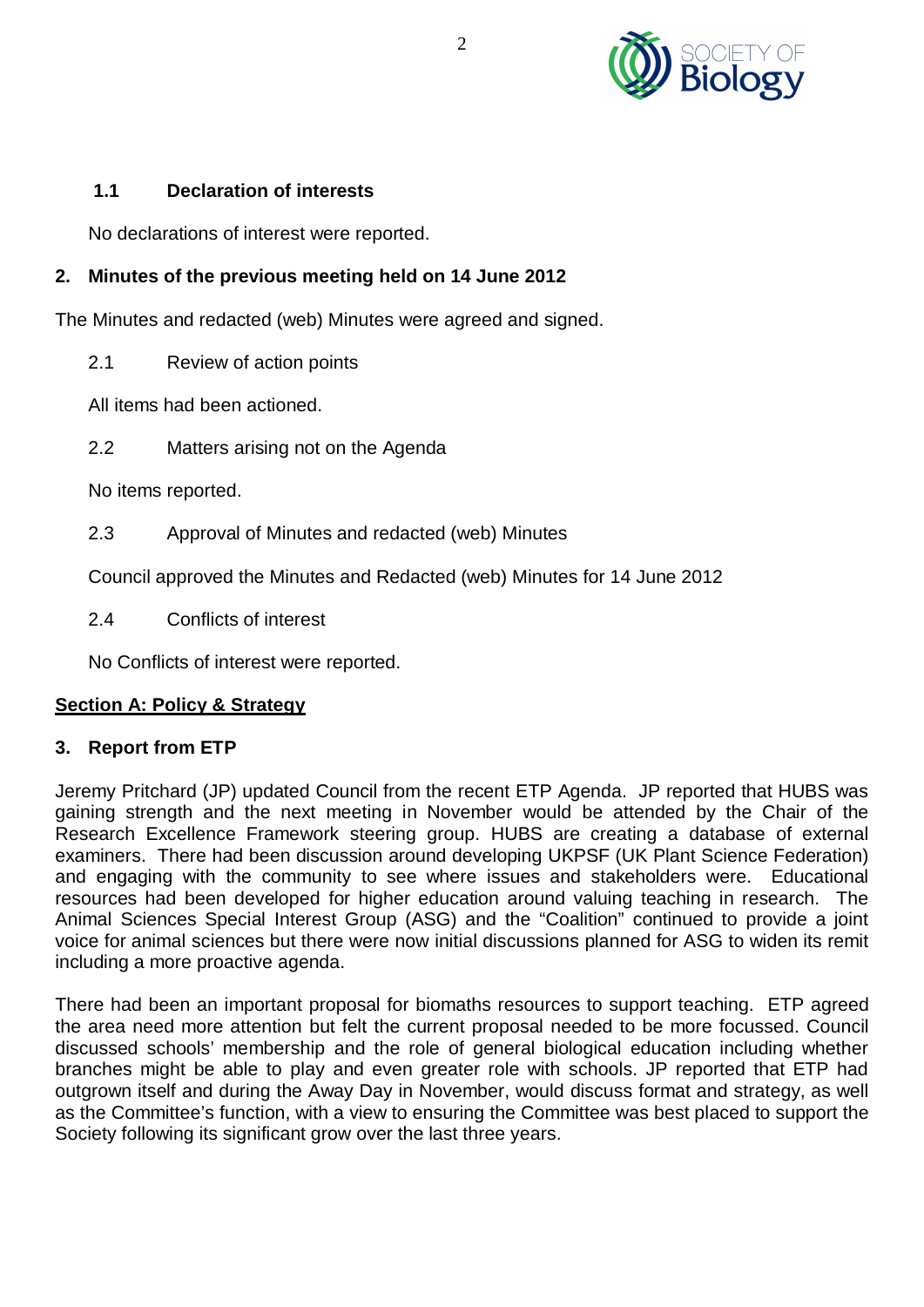

Nancy Rothwell (NR) added her reluctance to set up new committees to cover sub-sections of the current ETP but recognised it may be necessary to discuss the possibility at the ETP Away Day. NR suggested that Chris Kirk (CK) attend the next ETP Meeting.

#### **Action: JP asked for any opinions to be emailed to him.**

## **3.1 Science Policy report**

It was noted that there had been considerable communication on the topic of animal science and the ASG Animal Science paper which was due to be discussed at the next meeting on 21 Sept. Since the paper was put together, Understanding Animal Research had organised a drop-in briefing session in Parliament, providing the opportunity for scientists to explain animal research and the debate in Parliament. Around six MPs had attended.

#### **3.2 Government reshuffle**

Council noted that new Minsters were coming into the Home Office at an important time for transposition of the EU Directive on the Use of Animals in Research in to UK law.

## **3.3 CSR (Comprehensive Spending Review)**

The Society was engaged in considering a joint piece of work led by CASE to help pull together the evidence base for the value on investment in research.

#### **3.4 Immigration & HEI recruitment**

Council noted that London Metropolitan University has launched a judicial challenge to UKBA.

#### **3.5 Support for Teachers**

Council discussed options for improving the schools & colleges membership scheme and teacher benefits including the possibility of a different membership package for teachers noting that the JBE was not a teaching resource primarily aimed at UK school teachers. A teacher focussed Special Interest Group was also suggested, with access via a teacher part of the website or via branches for regional teacher groups.

#### **Action: RLF and JK to prepare options and take forward, reporting back to Council.**

#### **4. Report from MMC**

Sue Thorn (ST) highlighted that the five year recruitment for BioNet and Student Affiliate membership was looking very positive. There had been a meeting with 30 university reps, resulting in many good ideas including bulk membership. Council discussed Fellowship and whether it should expand much beyond the current figure of 2,200 (20%) noting the need not to build the Fellowship at the expense of quality. Council discussed the issue and concluded that this should be monitored but that there should not be a specific limit on numbers or a percentage. All felt the quality of new Fellows remained very high and the growing percentage of Fellows was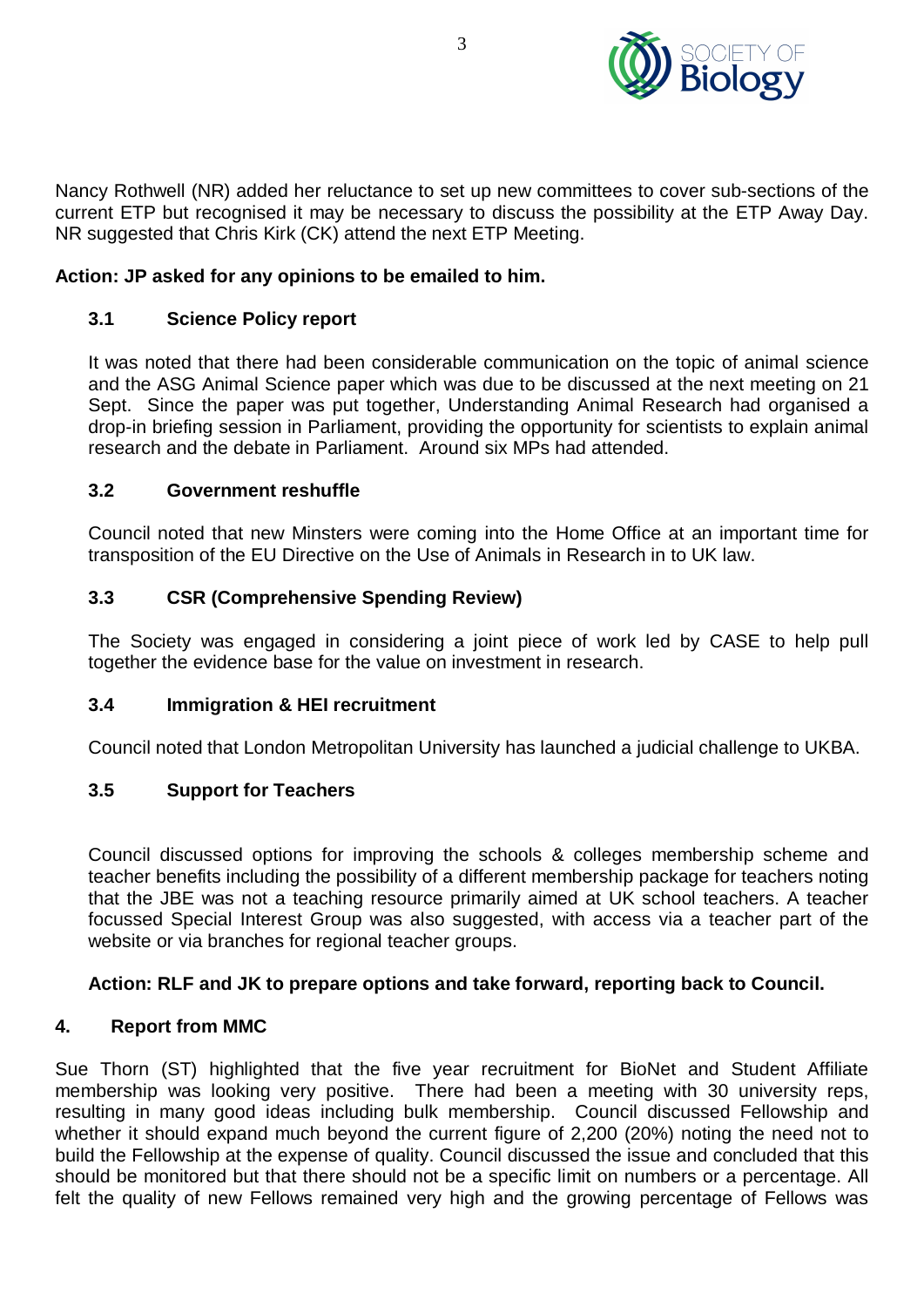

more a reflection of the (relatively) modest numbers at MSB where recruitment remained a challenge.

ST reported that recent web and media work has been very successful. There had been considerable media coverage around the flying ants project, with over 6,000 people responding to the survey. Much work had been done on Biology Week, with a memory game scheduled for Friday 19 Oct at 2.30pm, so far 160 schools had expressed interest.

#### **4.1 Society newsletters**

Council noted the considerable number and range of newsletters now available.

#### **5. Branch and Regional strategy**

Council noted the considerable work within branches. Council considered ways in which governance burdens might be alleviated for branches and options for regional grants. Caroline Wallace currently supported Scotland but help with regional activity was also required for Wales, NI and England.

#### **6. Three year strategy**

MD had produced a first draft which had built on discussions from the Council Away Day and asked Council if they agreed to the general direction of the Strategy. Council felt that the document should be publishable and compact. There could be limited reporting back on the last three years as headlines with more available on the web. Council felt there could now be international as well as national objectives. However, it was important to describe the Society with a clear UK focus.

MD added that the Society had been approached by Hong Kong. US and the Australian Institute of Biology as well as European societies regarding collaboration and international activity. MD was due to attend a conference in the US in December organised by the Society's US equivalent.

All felt that an A4/A5 pamphlet size document would work best with the desired outcomes shown in one or two sentences. The document could be kept quite short. Accreditation should be given some prominence given its size. It should also include what we do on a professional and amateur level.

#### **Section B: Operational Issues**

#### **7. Chief Executive's report**

MD highlighted the volume of current activity at the Society. The turnover was set to over £2.5 million in the new financial year, with staff increasing to 30. As invitations to events were escalating, the Society would need a revised management structure if it continued to expand. He felt that an Executive Officer position would help in tackling key partner management, governance and income diversification. Council agreed.

Work was underway with the Royal Society of Chemistry, British Pharmacological Society, Biochemical Society and Academy of Medical Sciences on Drug Discovery Pathways and was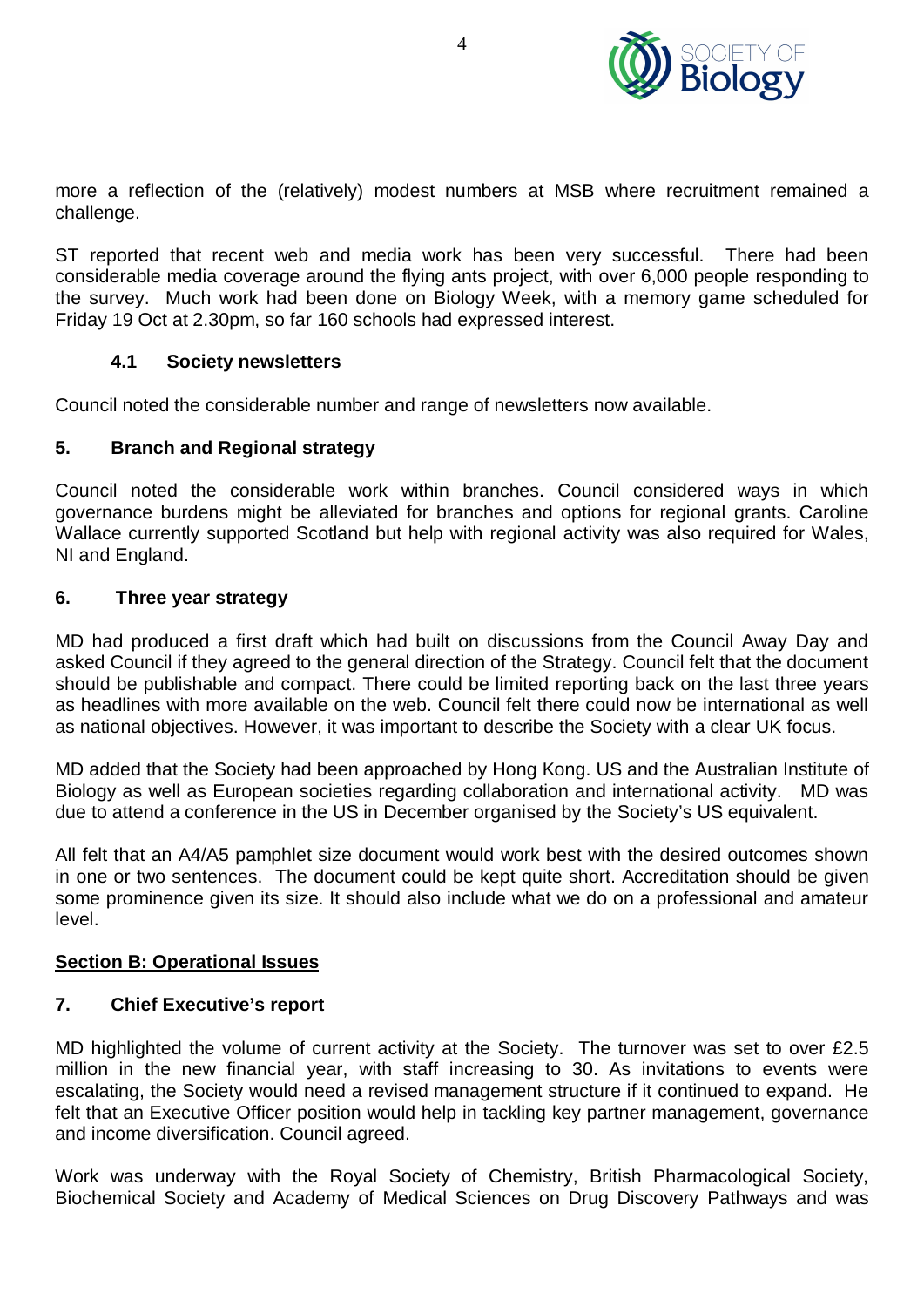

generating considerable senior level and media interest. A meeting was scheduled for 15 October with Sir John Bell to discuss next steps. Mark Downs just written an article for Drug Discovery World on this issue which had been accepted for publication. GSK had withdrawn membership due changing external engagement policies.

MD would be speaking at fringe events for all three Party Conferences with Ministers or Shadow Ministers under a Science Council umbrella.

The President congratulated the Society on obtaining funding of over £1m for the Accreditation of Bioscience degrees from the UK Commission for Employment and Skills (Growth and Innovation fund) and Council confirmed support for the project plan developed with the Accreditation Working Group.

## **8. Report from the Finance Committee**

William Marshall (WM) reported that the Finance Committee had met earlier that day. The former IoB defined pension scheme deficit had reduced considerably and it looked likely that the deficit would be paid in full within four years.

WM reported that the next meeting of the Finance Committee in February would be his last as Honorary Treasurer and recommended that Council appoint someone soon in order for there to be a handover period. NR agreed to expressions of interest via The Biologist and other routes as needed.

8.1 Management accounts – year end forecast

The Honorary Treasurer confirmed that the Finance committee had considered the year end forecasts and supported the paper under review. The CEO reported a likely small year end surplus of against a budgeted deficit of £2k. He noted that some of this surplus would be in designated funds associated with projects and special interest groups. It had been a positive year and Council agreed the report.

8.2 Budget for 2012-2013

The Finance Committee were happy to recommend the budget for 2012-13. The budget for 2012-13 was an overall surplus of £211k of which £89k would be in the General Fund. This may be slightly amended in light of the final Accreditationion grant details. Cash flow was considered on the recommendation of the Finance Committee. **Council approved the budget and agreed the Society was a going concern for the next financial year.**

As the cash flow forecast showed an increased cash balance, the Finance Committee sought Council's agreement for some of this surplus to be invested in short and longer term investment.

**Decision: Council AGREED to 50% to be invested in short-term investment and 50% in long-term as required.**